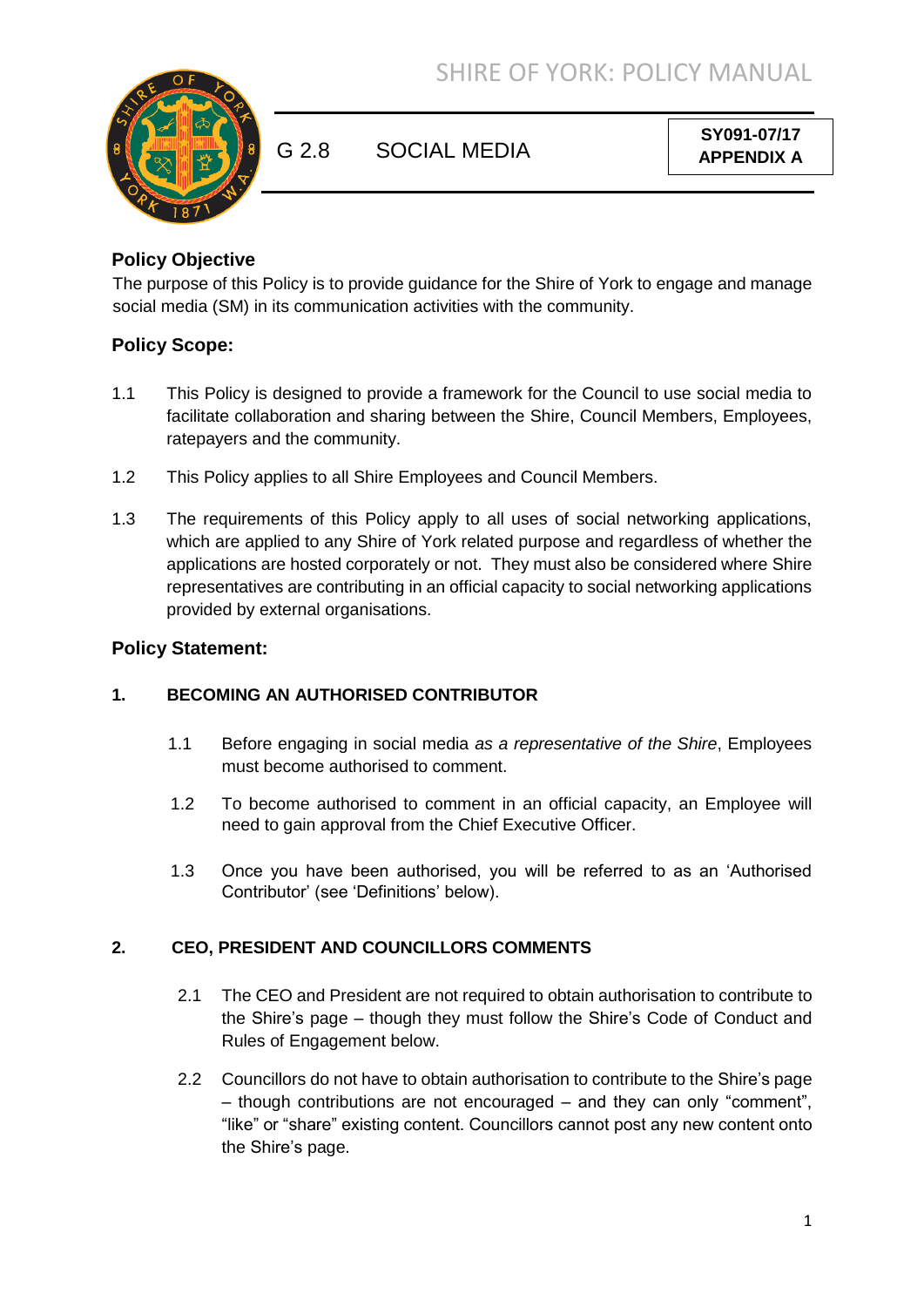- 2.3 Councillors must also follow the Shire's Code of Conduct and Rules of Engagement below, except for 4.3 relating to employees.
- 2.4 Councillors will only be permitted to "comment", "like" or "share" providing they disclose that they are a Councillor, and the views expressed are their own.
- 2.5 Councillors shall not post any material on the Social Media Platform concerning a Council Decision unless;
	- 2.5.1 The Shire's President has released the information on the Social Media Platform or to the Media and Public; or
	- 2.5.2 The Official Minutes have been made public.
- 2.6 The CEO, President and Councillors will use their own personal profiles to contribute to the Shire's SM platforms.

### **3. CONTRIBUTING TO OUR PAGE BY STAFF**

- 3.1 No staff member may post on the Shire's page from their own personal SM account, including comments/share/like/re-tweet (and so on), unless approved by the Chief Executive Officer.
- 3.2 However, as it is 100% innocuous, a staff member is welcome to 'like' the Shire of York page and also 'like' any post that an Authorised Contributor adds to our page.

#### **4. RULES OF ENGAGEMENT**

- 4.1 Once authorised to comment as a Shire representative, all 'Authorised Contributors' must:
	- 4.1.1 Disclose they are an Employee of the Shire in all cases (this is a given if you are posting using the Shire's account).
	- 4.1.2 Disclose and comment only on information classified as public domain information.
	- 4.1.3 Post only factual information.
	- 4.1.4 Ensure that all content published is accurate and not misleading and complies with all relevant Shire of York Policies, including the Shire's Code of Conduct.
	- 4.1.5 Ensure comments are respectful of the community in which you are interacting online.
	- 4.1.6 Adhere to the Terms of Use of the relevant social media platform/website, as well as copyright, privacy, defamation, contempt of court, discrimination, harassment and other applicable laws.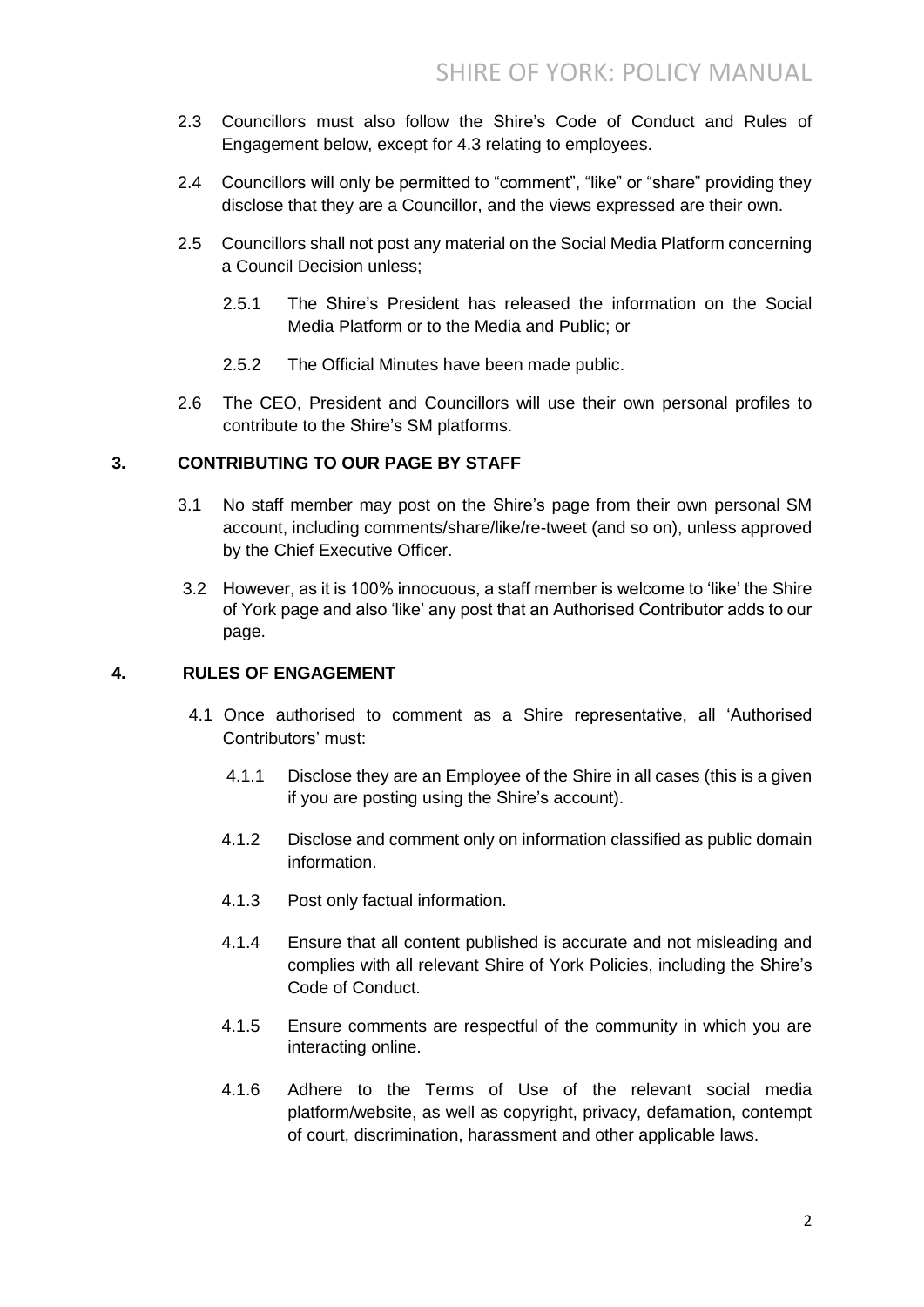- 4.2 If a person is authorised to comment, they must not:
	- 4.2.1 Post/respond to material or allow material to stay 'live' on our page that you know or could reasonably be expected to know is:
		- offensive;
		- hateful:
		- obscene;
		- racist;
		- defamatory;
		- sexist:
		- threatening;
		- infringes copyright;
		- harassing;
		- bullying;
		- discriminatory;
		- constitutes a contempt of court;
		- breaches a Court suppression order; or
		- is otherwise unlawful.
	- 4.2.2 Use or disclose any confidential or secure information.
	- 4.2.3 Make any comment or post any material that might otherwise cause damage to the Shire's reputation or bring it into disrepute.
- 4.3 Employees must ensure that the privacy and confidentiality of information acquired at work is protected at all times and treated in accordance with relevant laws and policies. The potential scope and ramifications of a breach of privacy or confidentiality when using social media are severe.
- 4.4 Shire of York social networking content and comments containing any of the following forms of content shall not be allowed:
	- 4.4.1 Comments not topically related to the particular site or blog article being commented upon.
	- 4.4.2 Profane language or content.
	- 4.4.3 Content that promotes fosters or perpetuates discrimination on the basis of:
		- race creed;  $\Box$  marital status;
		- colour;  $\Box$  status with regard to public assistance;
		- age; and the mational origin;
- -
	-
	- religion;  $\Box$  physical or mental disability; or
	- gender:  $\Box$  sexual orientation.
		-
	- 4.4.4 Sexual content or links to sexual content.
	- 4.4.5 Solicitations of commerce.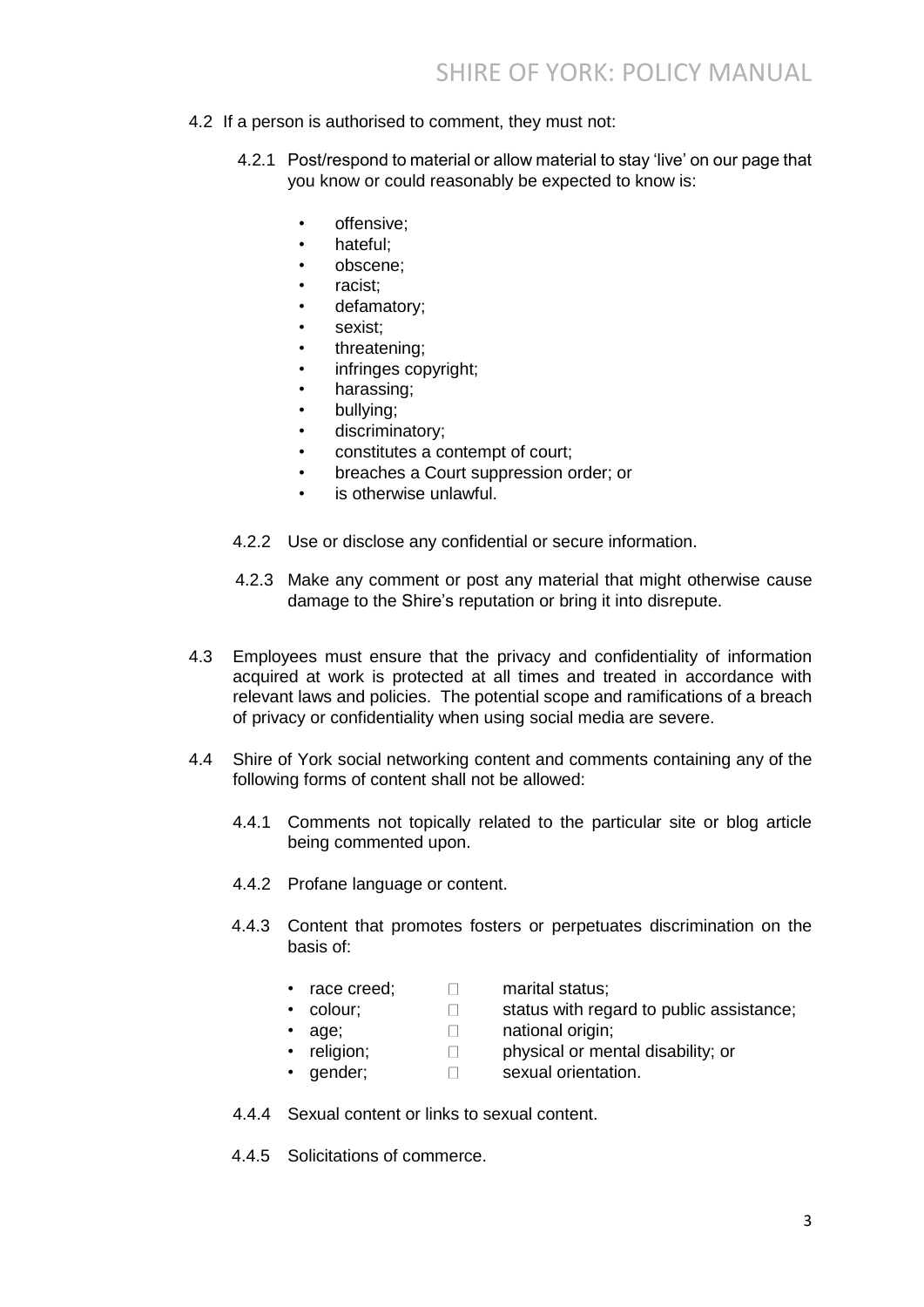- 4.4.6 Conduct or encouragement of illegal activity.
- 4.4.7 Information that may tend to compromise the safety or security of the public.
- 4.4.8 Content that violates a legal ownership interest of any other party.
- 4.5 The Australian Advertising Standards Bureau (ASB) has made a landmark ruling that Facebook is an *advertising* medium and as such therefore falls under the industry's self-regulatory code of ethics – the Australian Association of National Advertiser's (AANA) Code of Ethics. Social media pages must comply with pertinent codes and laws, vetting all public posts to ensure they are (eg) not sexist, racist or factually inaccurate.

Companies can now be fined or publicly shamed for the comments that appear on their social media ''brand'' pages. The ASB ruled in general that Australia's advertising laws were applicable to everything on a brand's page — the Code applies to the content generated by the page creator as well as material or comments posted by users or friends.

#### **5. COMPLIANCE**

Depending on the circumstances, non-compliance with this Policy may constitute a breach of employment or contractual obligations, misconduct, sexual harassment, discrimination or some other contravention of the law.

Any employee who fails to comply with this Policy may face disciplinary action and, in serious cases, termination of their employment.

Council Members who fail to comply with this Policy will be removed from the Social Media Platform and may also face action under the Shire's Code of Conduct.

The CEO is authorised to take appropriate action (including removing a person from the social media platform) if a breach occurs of the Shire's Social Media Policy and Guidelines.

#### **6. DEFINITIONS**

Any definitions listed below apply to this document only.

*"Social Media"* is content created by people using highly accessible and scalable publishing technologies. Social media is distinct from industrial media, such as newspapers, television and film. Social media comprises relatively inexpensive and accessible tools that enable anyone to publish or access information – industrial media generally requires significant resources to publish information. (Source: http://en.wikipedia.org/wiki/Social\_media).

Social media may include (although is not limited to):

- social networking sites (e.g. Facebook, Myspace, LinkedIn, Bebo, Yammer);
- video and photo sharing websites (e.g. Flickr, YouTube);